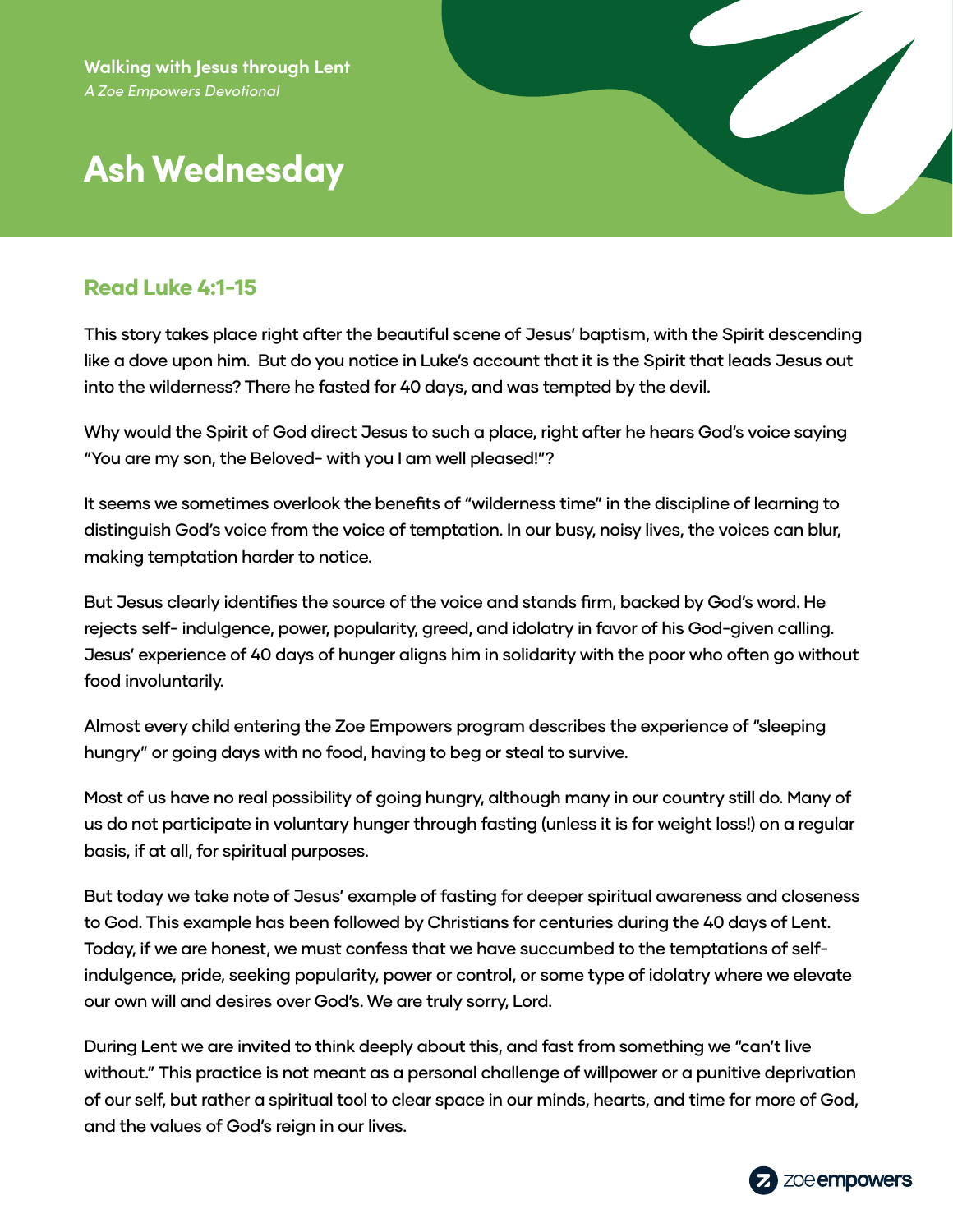# **Ash Wednesday**

What is it that fills your time, demands your financial resources, or keeps you "too busy" for prayer? What goals are the focus of your life? Take some quiet time away to ponder these questions- a whole day, if you can, or at least a few hours. Try fasting from everything in your "normal" life for this time and you will soon discover what your body, mind, and spirit crave most, and what is a higher priority in your life than God.

Is it your cell phone, Facebook, coffee drink, cookies, candy, shopping, fast food, TV, sports, video games, work- to name a few? We are so used to being "full" all the time, but Lent calls us to experience some "emptying" to know who we really are and to become more like Jesus.

Try fasting from one of your "cravings" this Lent. Giving up something so you can take on something better. Give the time saved to prayer, daily reading through the gospel of Luke, and serving others in a food pantry or other act of service.

For example, you might give the money saved from skipping your Starbucks or fast food to Zoe Empowers to help empower an orphan child-headed family that would love to raise their own food to eat today and every day. This is fasting with a purpose.

**Let's go to Kenya now to visit 16-year-old Glory, in her first year of Zoe Empowers, and see how the gifts from your fasting can transform the lives of hungry children.** 

Fasting is hard at first, but you will find deep peace, joy, and freedom as you loosen these bonds and perhaps embrace a new lifestyle of simple living.

Take some time this week to discuss what your family or small group might do together to give up something and in the process take on better health, more prayer time, deeper interpersonal relationships, and more generosity to orphaned and vulnerable children. Doing this with others helps you to be accountable.

Some ideas might include giving up a pizza night weekly or having rice and beans once a week and donating the money saved. Making your own coffee at home and giving that \$15-20 to Zoe youth instead of Starbucks.

**Let's go to Rwanda to visit Anne Marie and see how even small gifts can be life-saving for vulnerable children. [Launch Video](https://zmpw.rs/Anne-Marie)**





**[Launch Video](https://zmpw.rs/Glory)**